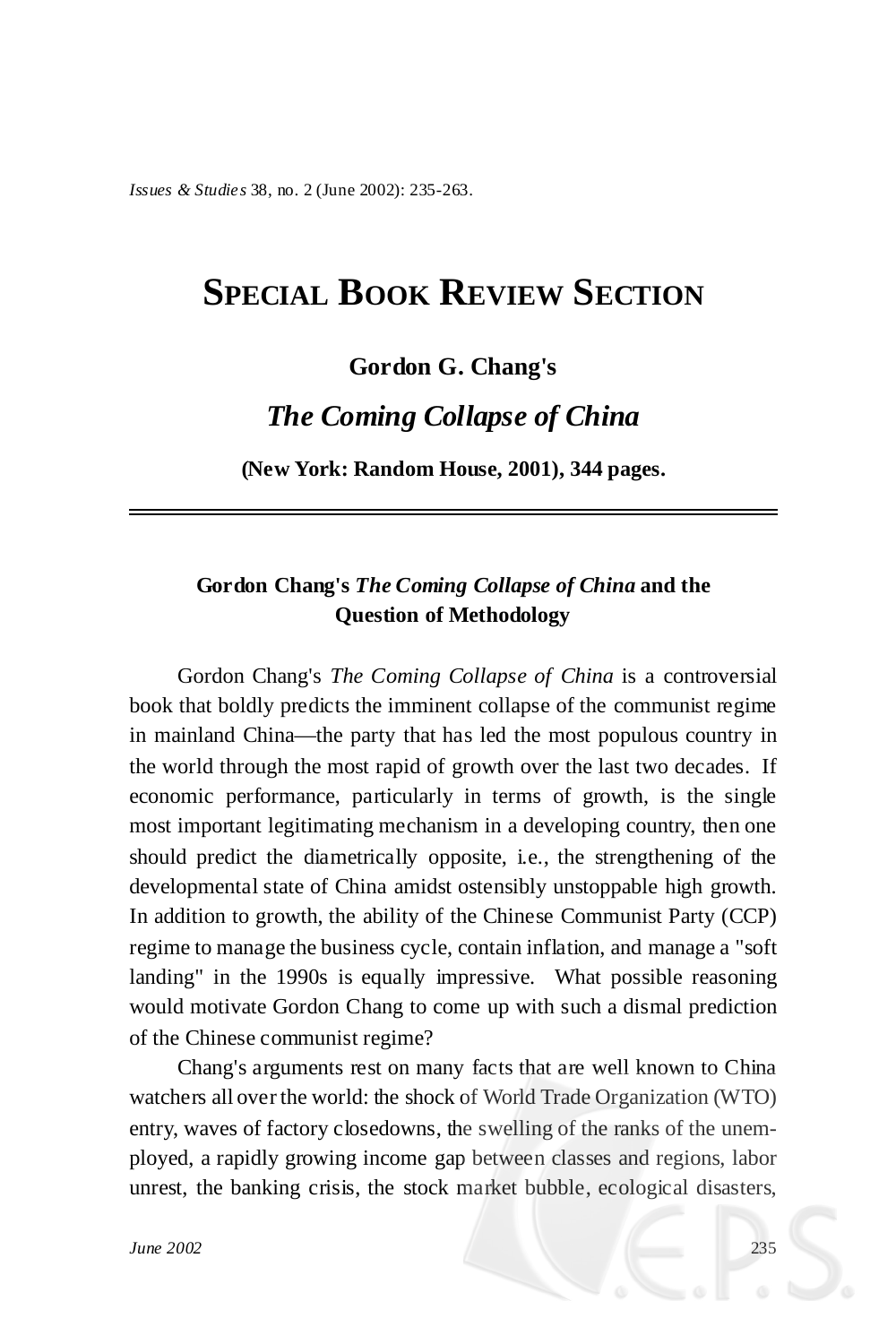### *ISSUES & STUDIES*

and various other grave challenges to both economy and society. The existence of such problems did not, however, hinder mainland China from achieving remarkable growth in the past nor lessen the regime's total control over society. Even though such social problems may become further aggravated in the future, there still seems no sufficient ground from which to announce the coming breakdown of the system. The growth of China's economy has possibly reached its peak, as the slowing down of the economy in the latter half of the 1990s clearly shows, and the dark side of China's development could thus become so overwhelming that a delicate balance is tilted, and the system beginsto show cracks that ultimately may lead to an overall breakdown. Such a scenario, however, seems a long- or at least mid-term prediction and does not warrant warnings of the regime's "coming collapse."

I would not question the sincerity of the author or his astute instincts. He probably does see signs that prove sufficient to convince him that the system is not likely to hold up for long. There is a strong conviction in his remarks that repeatedly reveals itself: a morally corrupt regime such as China's simply cannot survive long. Translated to political science jargon, this means an authoritarian regime with no legitimacy in the eyes of the people cannot sustain its rule for a long duration of time. Putting together economic and moral judgments, and giving the benefit of doubt to the author's sincerity, one still does not, however, reach the same conclusion of a coming collapse of China; at the very least one is led to question how the author came up with such a prediction. One is tempted to ask what methodology has the author used. Unfortunately, Chang's methods are not clearly presented in the book.

Nevertheless, *The Coming Collapse of China* is an exciting and challenging piece of work for it arouses academic debate concerning the stability— both now and in the future— of the CCP regime. Those predicting stability must also reveal their methodology before we can accept their ostensibly plausible conclusions. Growth and stability of the last two decades is not a sufficient reason to predict growth and stability in the future. Those endorsing the cyclical theory of social development would predict slowdown and instability in the coming years. One thus has to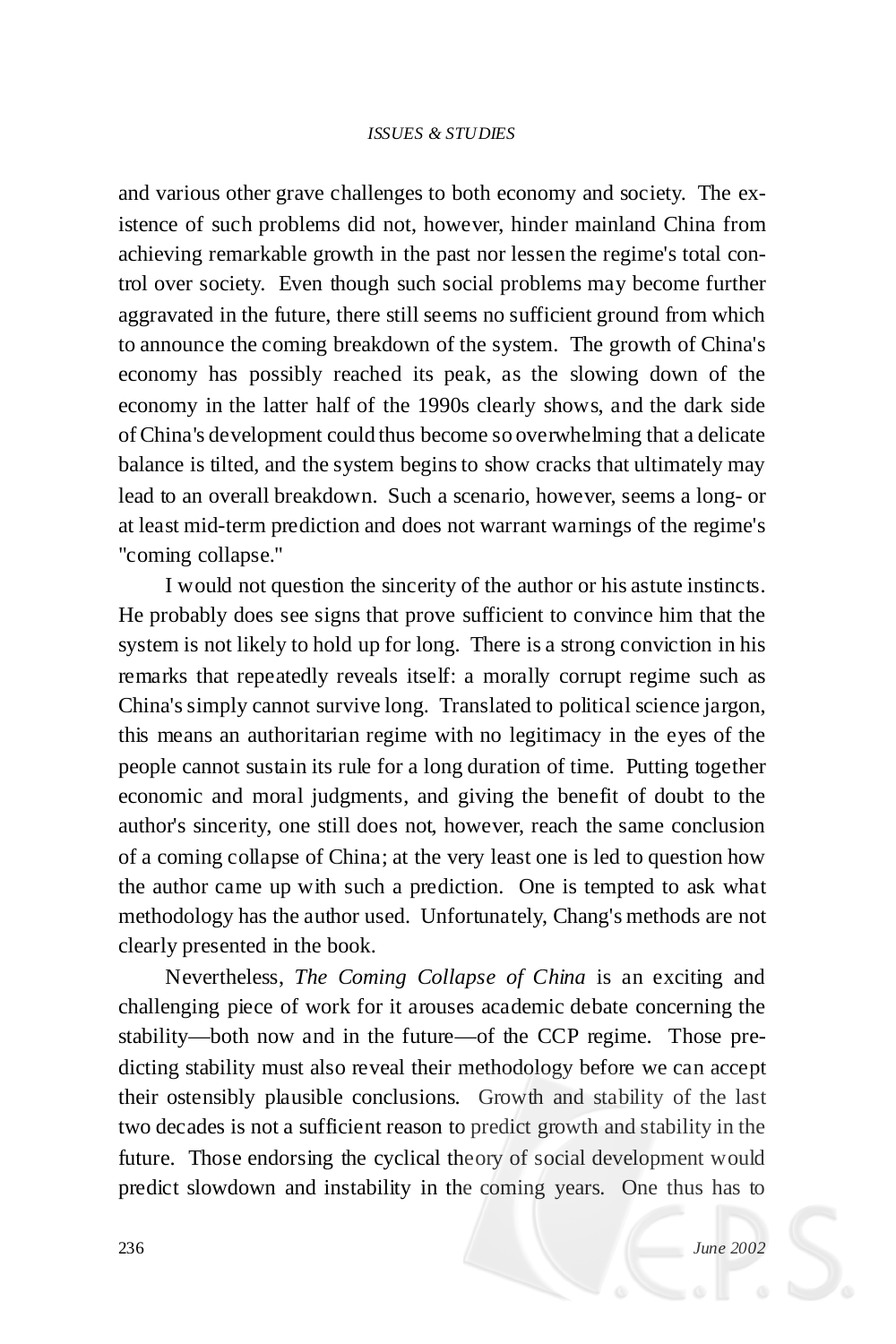#### *Book Reviews*

delve into the factors that determine stability in the Chinese system and come up with a theory that knits those factors together before any prediction can be made. In this way, *The Coming Collapse of China* is immature from a social scientific standpoint, although the author does not need to care much about social science given that the book is intended for general readers.

If one takes a careful look at the way in which the European communist regimes collapsed in 1989-91, one finds that intra-regime power struggle is as equally important asthe overall deterioration of the social and economic conditions as a factor causing the meltdown of those systems. There is a conspicuouslack of discussion in regard to the ruling elite in *The Coming Collapse of China*, seemingly suggesting that the Chinese system would break down without a precipitating intra-party struggle. This is not plausible. The coincidence and interactions of social malaise and high-level power struggle are necessary conditions for the breakdown of an autonomous communist regime. Actually, the existence of economic and social crises alone cannot lead one to predict imminent collapse of the regime, as the North Korean example vividly proves.

In addition to elite politics, predictors of regime collapse/stability should present a theory concerning the relations between economic growth and regime legitimacy—a subject of contention in the field. For example, both the regime and its critics welcome China's post-Tiananmen economic prosperity for different reasons. Chinese leaders in the Forbidden City delight in seeing a booming economy and restored political stability under the party's full control. The critics, on the other hand, cast their hope on the modernizing and liberalizing effect of continued economic development and predict a possible political transformation in the early twenty-first century. Who is right? Can they be both correct?

The lack of methodologicalsophistication in *The Coming Collapse of China* is no proof that its prediction is wrong. Those predicting the opposite outcome should come up with a methodology of their own. That methodology should at least integrate three factors: the sustainability of growth, the relation between growth and regime legitimacy, and the role of elite politics. Before these factors are discerned and carefully knit into an